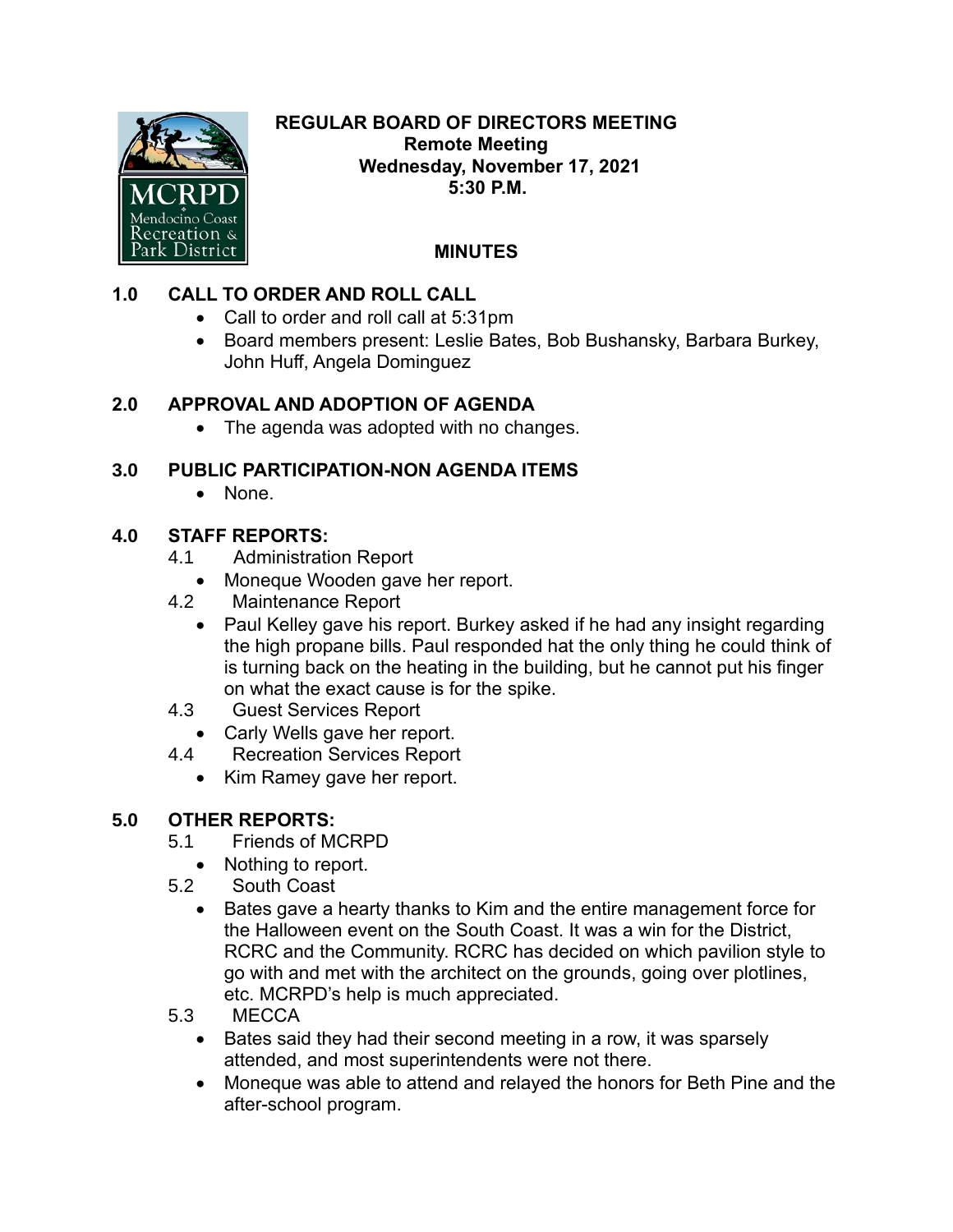- 5.4 Mendocino Coast Botanical Gardens
	- Burkey attended the meeting last week. Everything is going great at the gardens. Money is going well. Preparation is underway for the Festival of Lights. Its' a reservation system this year and should be great.
- 5.5 Personnel Committee
	- None.
- 5.6 Regional Park Committee
	- None.
- 5.7 District Services Committee
	- None.
- 5.8 Finance Committee
	- Burkey said that they had met before the regular meeting. She went over the CVSCC financials, stating the spike in propane. Things are looking ok, and they are hoping for better figures. There was no MCRPD financial statement ready for this month.
- 5.9 Board of Directors
	- None.

Dominguez dropped off the meeting at 5:50pm

## **6.0 DISCUSSION/ACTION ITEMS**

6.1MCRPD Gymnastics program

- Moneque Wooden gave an overview of the agenda item.
- Bates asked if Kassie would be interested in bringing the program down south. Kassie said the population was not enough to make it worth it. Wooden responded that there would need to be a designated place due to the nature of all the equipment needed. Bates disliked the thought to sell the mats off if in a year from now the program could be viable somewhere else. Kassie said that it would not be feasible to drive all the way south with the number of attendees needed to make it worthwhile. Kassie currently teaches through Flynn Creek Circus that has Circus Mentors as a sister organization to purchase the equipment. Kassie said that over the years it has been difficult to find other instructors that can do her job or is willing to do the amount of work she does to provide this program. She has been working for much less money than a normal instructor would because it is her mission to make recreation gymnastics available to the public. If the equipment is held onto by the district and not made available to the community, the kids are losing out on the opportunity.
- A community member asked if they could table this until the next meeting.
- Bushansky said he would like it to be tabled until the next meeting.
- Bates asked if the District would table it if Kassie would be open to coming back as an instructor. Kassie responded that at this point she has very little hope that the district will find an appropriate place to offer it and she now has loyalty to the Flynn Creek Circus.
- Huff said he hates to see a program go, but with the area we are in, it is hard to find instructors. In addition, the program has always been popular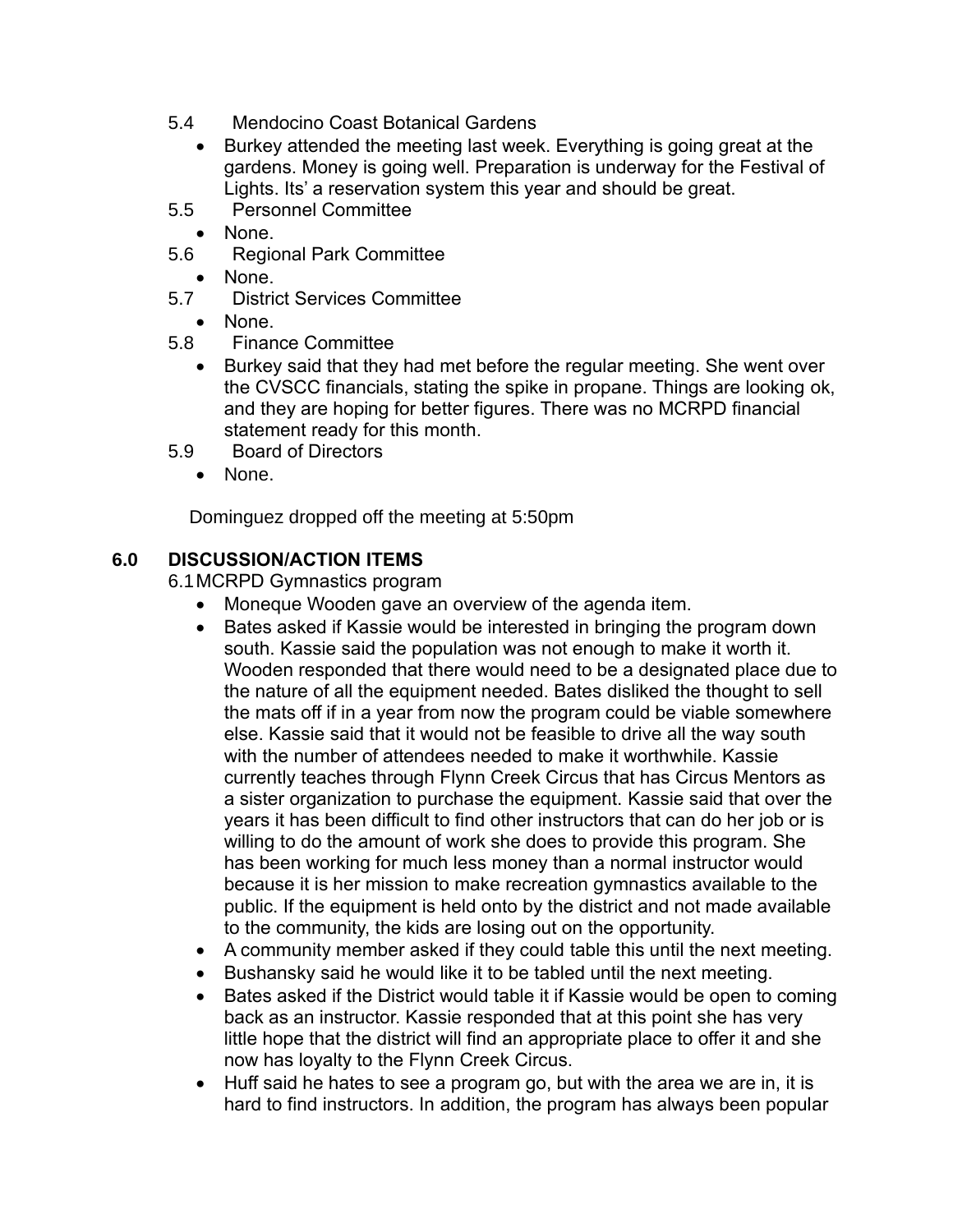and perhaps he has failed in the past to make sure this program to succeed. He would like to see it continue for the kids and does not see that the district would support this.

- Bates would like to table this for now.
- Huff said if the district was going to make an effort to find a place soon, but if there is not going to be any effort then we should just surplus it.
- The majority of the board members would like to see this tabled until the next meeting.
- Kassie asked what the purpose of tabling this is. She said this studio has been closed a long time now and effort has not been made to open a studio. Bates said she believe in eight or nine months that a space could be found for a program that has been going for 36 years. She wants to see the program continue.
- Huff said that the direction is to put in the concerted effort to find another resolution for this.
- Wooden said that staff has made an effort to find a place to use to host the gymnastics program.
- Burkey said they could vote now to keep the equipment or surplus it. She would like to see the equipment go to Flynn creek circus. She is uncomfortable with tabling but will if everyone wants to. This will be revisited on December 15<sup>th</sup>.

#### 6.2COVID-19 Supplemental Paid Sick Leave

- Moneque Wooden gave an overview of the Supplemental Paid Sick Leave for COVID-19. She has reached out to other organizations, and many have extended the California Dept of Industrial Relations 2021 COVID-19 Supplemental paid sick leave.
- A motion was made to approve the MCRPD COVID-19 Supplemental Paid Sick Leave.
- Bushansky left the meeting a 6:35pm
- M/S/C: Bates/Dominguez
- Yayes: Bates, Burkey, Dominguez, Huff
- Absent: Bushansky

6.3Tolling Agreement

- Moneque Wooden gave an overview of the Tolling Agreement with West America Bank. It is a standard document that is recommended to be signed by the attorneys for both MCRPD and West America Bank.
- A motion was made to direct the District Administrator, Board Chair, and Board Secretary to sign the attached Tolling Agreement.
- M/S/C: Bates/Dominguez
- Yayes: Bates, Burkey, Dominguez
- Nayes: Huff
- Absent: Bushanksy

6.4Regional Park property- illegal dumping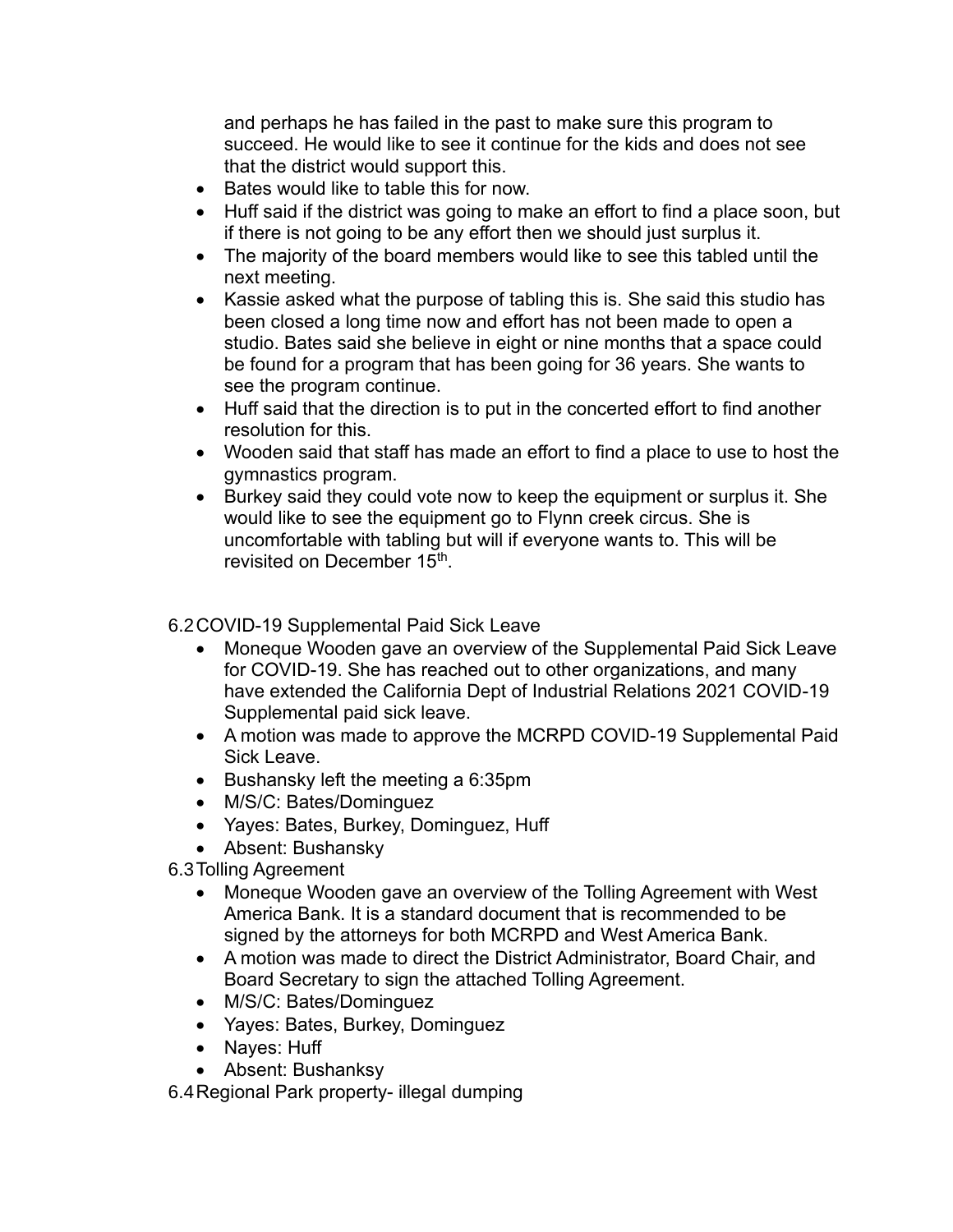- Dominguez said they had a regional park meeting that discussed some ideas to address the illegal dumping.
- Wooden said it was brought up to have some scheduled clean-up days starting in the spring.
- Keith Stiver said that there are a few piles out there, they are growing slowly, but not at an alarming rate. He said currently the property is a marsh this time of year so it is not ideal until things have dried out a bit more. At the last meeting there was discussion about how to encourage participation from different organizations to help out with clean-up days.
- Burkey asked how many truck loads were out there currently, Stiver responded it depends on the size of the truck. There are a couple of piles of carpeting that probably equate to more than one household worth. He would not try to begin to try to estimate the condition of the overall property. The portions he sees is probably a few good truckloads.
- Bates asked about the cameras. It was answered that cameras have not been successful. Cameras have been taken down or removed by people on the property.
- Burkey asked that if there are needles and such out there that is it safe. She also wondered about the budgetary effect this would have. Paul Kelley said that they will have to crunch the numbers and figure out how many yards of waste would be collected. The majority would be best to use a skid steer to dump the waste into the truck. This would all need to be figured into the budget.

### **7.0 CONSENT CALENDAR**

All items under the consent calendar will be acted upon in one motion unless a board member requests that an individual item be taken up under DISCUSSION/ACTION

7.1 Approval of minutes for board meetings and standing committees: 10-20- 2021 Finance Committee Meeting Minutes; 10-20-2021 Regular Board of Directors Meeting Minutes

7.2 Approval of financial documents, as recommended by the Finance Committee: CVSCC Financial Statement September 2021; MCRPD Check Register September 2021; CVSCC Check Register September 2021

7.3 This legislative body previously adopted Resolution No. 21-04, authorizing this legislative body to conduct remote "telephonic" meetings. Government Code 54953(e) (3) authorizes this legislative body to continue to conduct remote "telephonic" meetings provide that it has timely made the findings specified therein. "The Mendocino Coast Recreation and Park District Board of Directors reconsidered the circumstances of the state of emergency declared by the Governor and at least on one of the following is true: (1) The state of emergency, continues to directly impact the ability of the members of this legislative body to meet safely in person; and/or (2) State or local officials continue to impose or